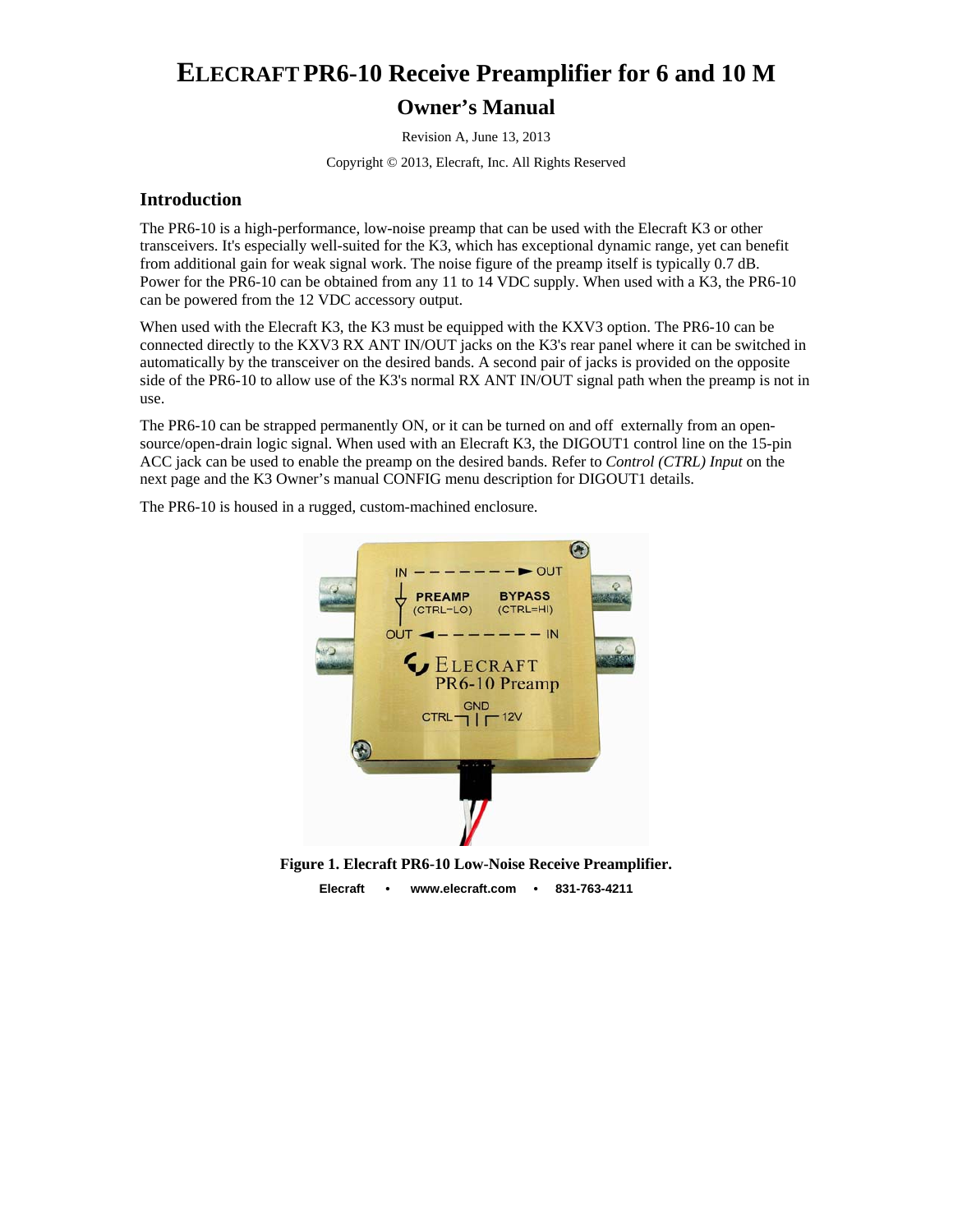# **Specifications**

| Frequency Coverage:        | 22 - 54 MHz                                                    |
|----------------------------|----------------------------------------------------------------|
| Noise Figure:              | $< 0.7$ dB typical                                             |
| Gain:                      | 20 dB nominal                                                  |
| IMDDR:                     | $> 100$ dB typical (when used with an Elecraft K3 transceiver) |
| <b>Power Requirements:</b> | 11 to 14 VDC: 13.8 VDC @ 70 mA nominal                         |
| Size:                      | Case: $2-1/4$ " x $2-5/16$ " x $3/4$ " (5.72 x 5.87 x 1.91 cm) |
| Weight                     | $3 \text{ oz } (90 \text{ grams})$                             |

# **Installation and Operation**

## *Elecraft K3*

The BNC connector spacing matches the rear-panel RX ANT connectors so the PR6-10 may be attached to the K3 using the supplied male-male BNC connectors as shown in Figure 2. A prewired cable is supplied that connects to the K3 as follows:

- Power is taken from the K3 12 V jack on the rear panel: red (12 V) to the center pin and black (GND) to the shell. Power to the PR6-10 will be switched on and off along with K3 using the front panel POWER button.
- The Control (CTRL) input is optional (see below) when the DB-15 connector is attached to the ACC connector on the K3. The white CTRL wire is connected to the DIGOUT1 signal at pin 11 of the ACC jack on the K3 rear panel through the DB-15 connector (See Figure 2). If you already have a cable connected to the K3 ACC port for a transverter or band decoder, remove the DB-15 from the cable and add the wire to pin 11 of the existing connector.

#### **Control (CTRL) Input**

When the control (CTRL) is used and jumper P2 is removed (see Figure 3), the K3 may be configured so that the preamplifier is switched on only when the desired bands are selected on the K3. Since power is switched off on other bands, the bypass connections are active and the preamplifier does not draw power. Configure the K3 as follows:

- Select the band where you want the preamp active and set CONFIG: DIGOUT1 ON. Make sure it is OFF for all other bands. Note: If a KAT3 ATU is installed, the DIGOUT1 setting will be stored per-antenna (in addition to per-band). Be sure to turn DIGOUT1 ON only for antennas that require the gain provided by the PR6-10. You can tap ANT while you're in the DIGOUT1 menu entry, if applicable.
- On the bands you selected for preamp operation, tap RX ANT to enable the preamplifier.

If the control (CTRL) line is not used and jumper P2 is installed (see Figure 3), the PR6-10 will be switched into the circuit when the RX ANT button is pressed. The bypass antenna connections are not available unless power is removed from the PR6-10.

**Page 2 PR6-10 Receiver Preamplifier Owner's Manua**l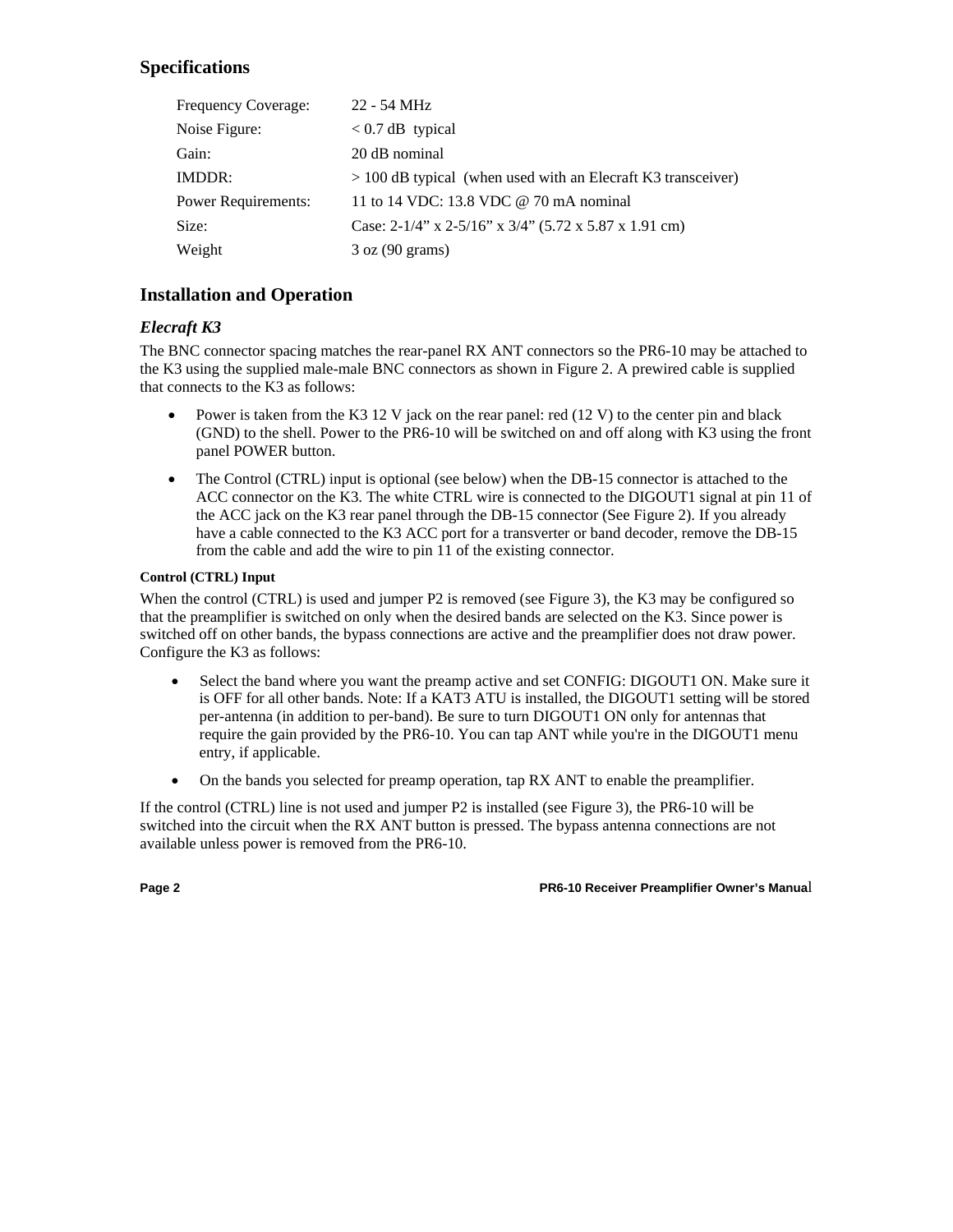#### *Other Receivers and Transceivers*

The cover label on the PR6-10 identifies the signal, power and control connections.

- The preamplifier is switched into the circuit by applying  $+12$  VDC to the unit if jumper P2 is installed or, if jumper P2 is removed, by applying +12 VDC and grounding the CTRL input. Jumper P2 is shown in Figure 3.
- If used at a transceiver RF output, limit the RF power passing through the PR6-10 to 15 watts in bypass. RF power must not be present when relays switch.
- The coaxial lines may carry up to 13.8 VDC as well as RF to power an external device when it is in bypass mode. Blocking capacitors isolate the preamplifier circuit from the d-c voltage.



**Figure 2. PR6-10 Mounted on Elecraft K3.** 

**PR6-10 Receiver Preamplifier Owner's Manua**l **Page 3**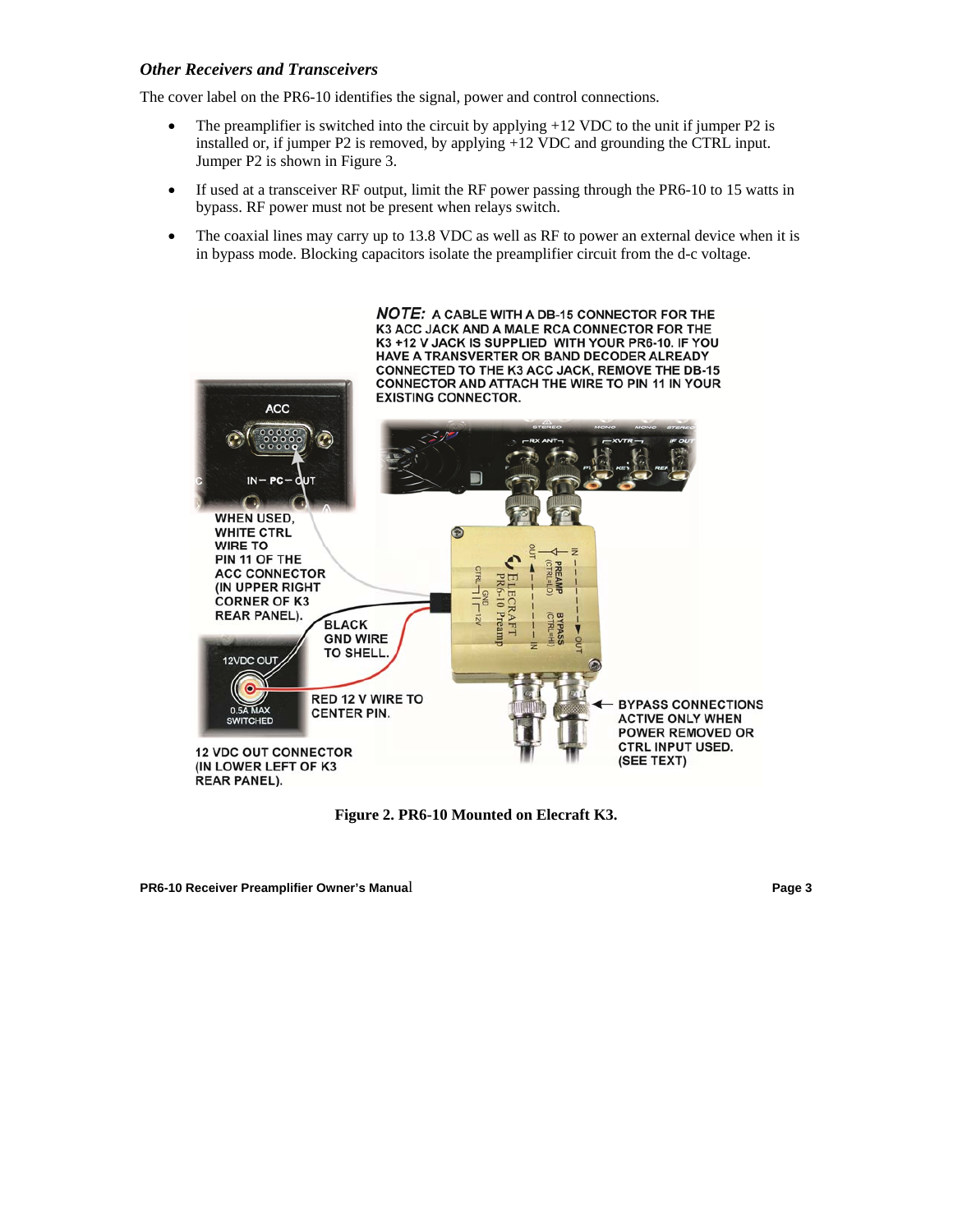

**Figure 3. Jumper P2 Location.** 

#### **Circuit Description**

The schematic diagram of the PR6-10 is shown on the next page.

U1 is a Minicircuits PGA-103+ microwave monolithic integrated circuit (MMIC) that provides low noise performance from HF to the lower microwave bands.

The input high pass filter (C1, C5, C6, L1 and L3) protects the PR6-10 from strong signals in the lower HF range.

The output circuit is entirely resistive. The absence of reactive components helps assure stability.

The remaining circuitry is provided to switch the PR6-10 in and out of signal path and to switch power to the PR6-10 on and off as required.

There are no factory or user adjustments.

**Page 4 PR6-10 Receiver Preamplifier Owner's Manua**l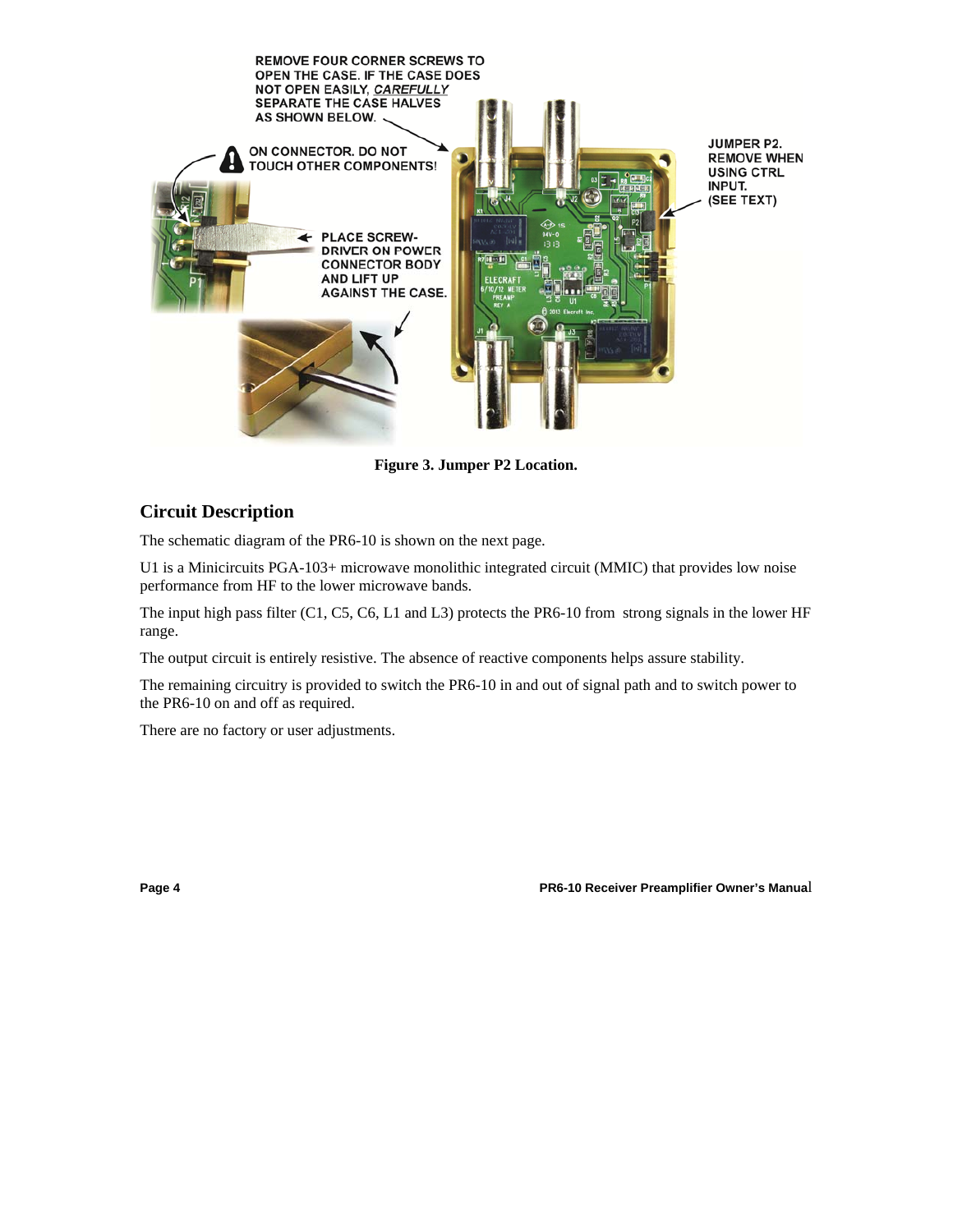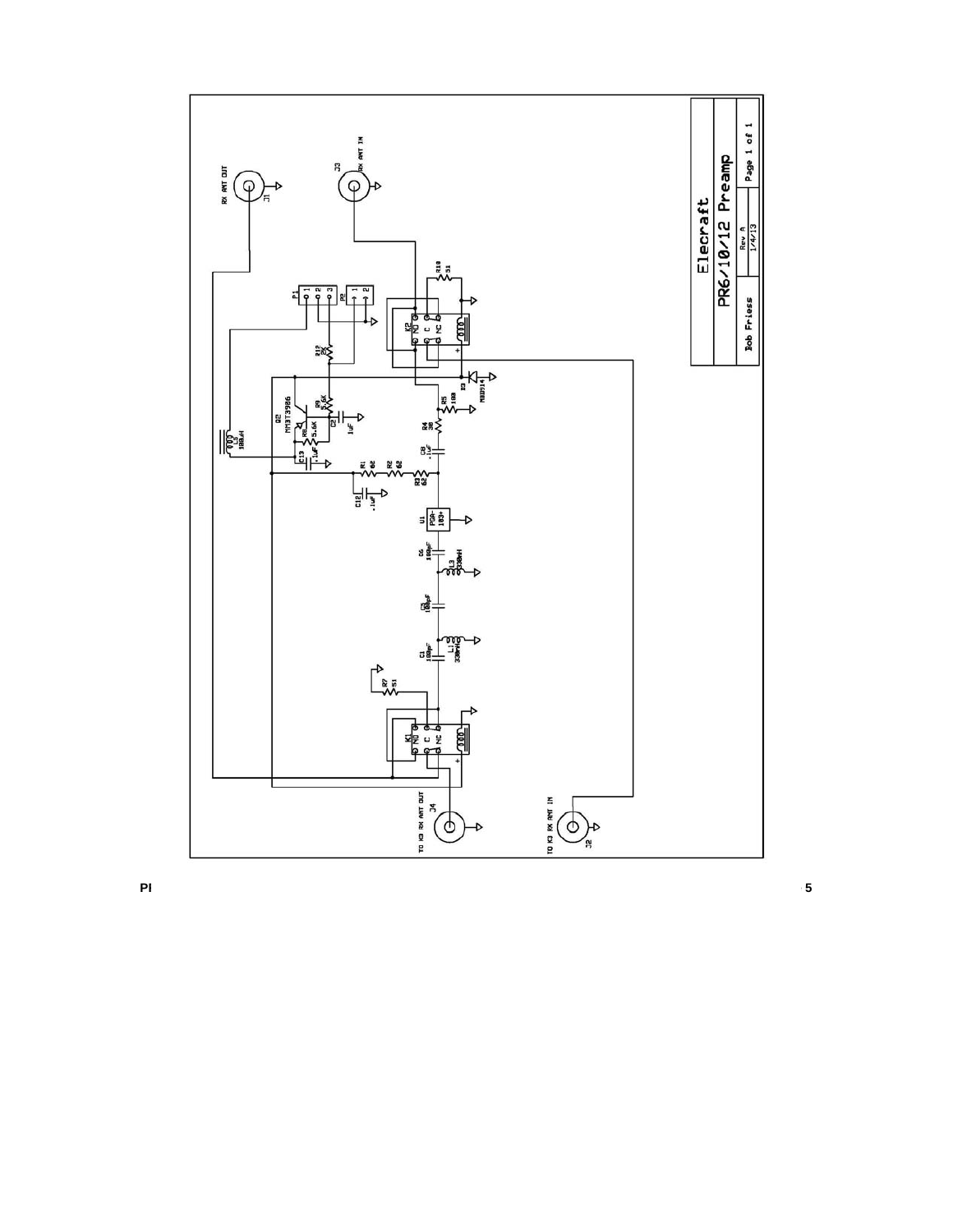## **Customer Service and Support**

#### *Technical Assistance*

You can send e-mail to **k3support@elecraft.com** and we will respond quickly – typically the same day Monday through Friday. If you need replacement parts, send an e-mail to **parts@elecraft.com**. Telephone assistance is available from 9 A.M. to 5 P.M. Pacific time (weekdays only) at 831-763-4211. Please use email rather than calling when possible since this gives us a written record of the details of your problem and allows us to handle a larger number of requests each day.

#### *Repair / Alignment Service*

If necessary, you may return your Elecraft product to us for repair or alignment. (Note: We offer unlimited email and phone support, so please try that route first as we can usually help you find the problem quickly.)

#### **IMPORTANT: You must contact Elecraft before mailing your product** to obtain

authorization for the return, what address to ship it to and current information on repair fees and turnaround times. (Frequently we can determine the cause of your problem and save you the trouble of shipping it back to us.) Our repair location is different from our factory location in Aptos. We will give you the address to ship your kit to at the time of repair authorization. *Packages shipped to Aptos without authorization will incur an additional shipping charge for reshipment from Aptos to our repair depot.* 

**Page 6 PR6-10 Receiver Preamplifier Owner's Manua**l